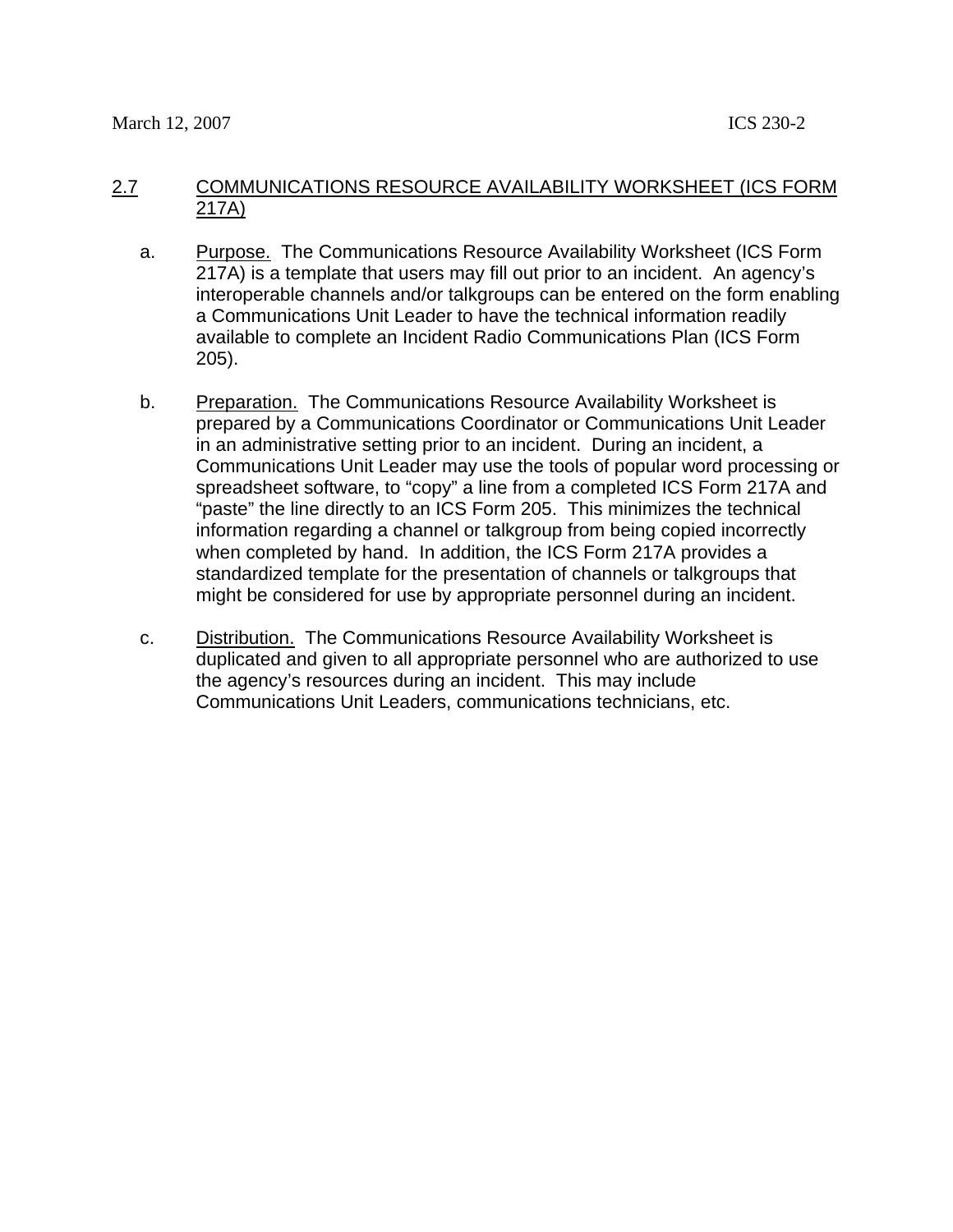## **INSTRUCTIONS FOR COMPLETING COMMUNICATIONS RESOURCE AVAILABILITY WORKSHEET (ICS FORM 217A)**

| ----------------------                                |                                                                                                                                                                                                                                         |
|-------------------------------------------------------|-----------------------------------------------------------------------------------------------------------------------------------------------------------------------------------------------------------------------------------------|
| Item Title                                            | Instructions                                                                                                                                                                                                                            |
| <b>Frequency Band</b>                                 | The frequency band (Lowband, VHF, UHF, 700 MHz.<br>or 800 MHz. is provided.                                                                                                                                                             |
| Description                                           | A description of the communications information<br>entered on the worksheet (e.g. NIRSC - National<br>Incident Radio Support Cache, a state's SIEC<br>channels or talkgroups, a county or city's local<br>channels or talkgroups, etc.) |
| <b>Channel Configuration</b>                          | Conventional channels will have the configuration of<br>the channel provided such as "Repeater Pair",<br>"Simplex-Mobile Only", Simplex-Base/Mobile" etc.                                                                               |
| <b>Channel Name/Trunked</b><br>Radio System Talkgroup | The nomenclature or commonly used name for the<br>channel or talkgroup is provided.                                                                                                                                                     |
| <b>Eligible Users</b>                                 | The discipline or user group to whom this<br>channel/talkgroup may be assigned (e.g. "law", "fire",<br>"any public safety", "federal agencies", etc.)                                                                                   |
| Rx Freq N or W                                        | The receive frequency as the mobile or portable<br>subscriber would be programmed using xxx.xxxx out<br>to four decimal places followed by a "N" designating<br>narrowband or a "W" designating wideband emissions<br>is provided.      |
|                                                       | The name of the specific trunked radio system from<br>which the talkgroup is associated may be entered<br>across all fields on the ICS 217A normally used for a<br>conventional channel programming information.                        |
| <b>RX Tone/NAC</b>                                    | The receive Continuous Tone Coded Squelch System<br>(CTCSS) subaudible tone or Network Access Code<br>for the receive frequency as the mobile or portable<br>subscriber would be programmed is provided.                                |